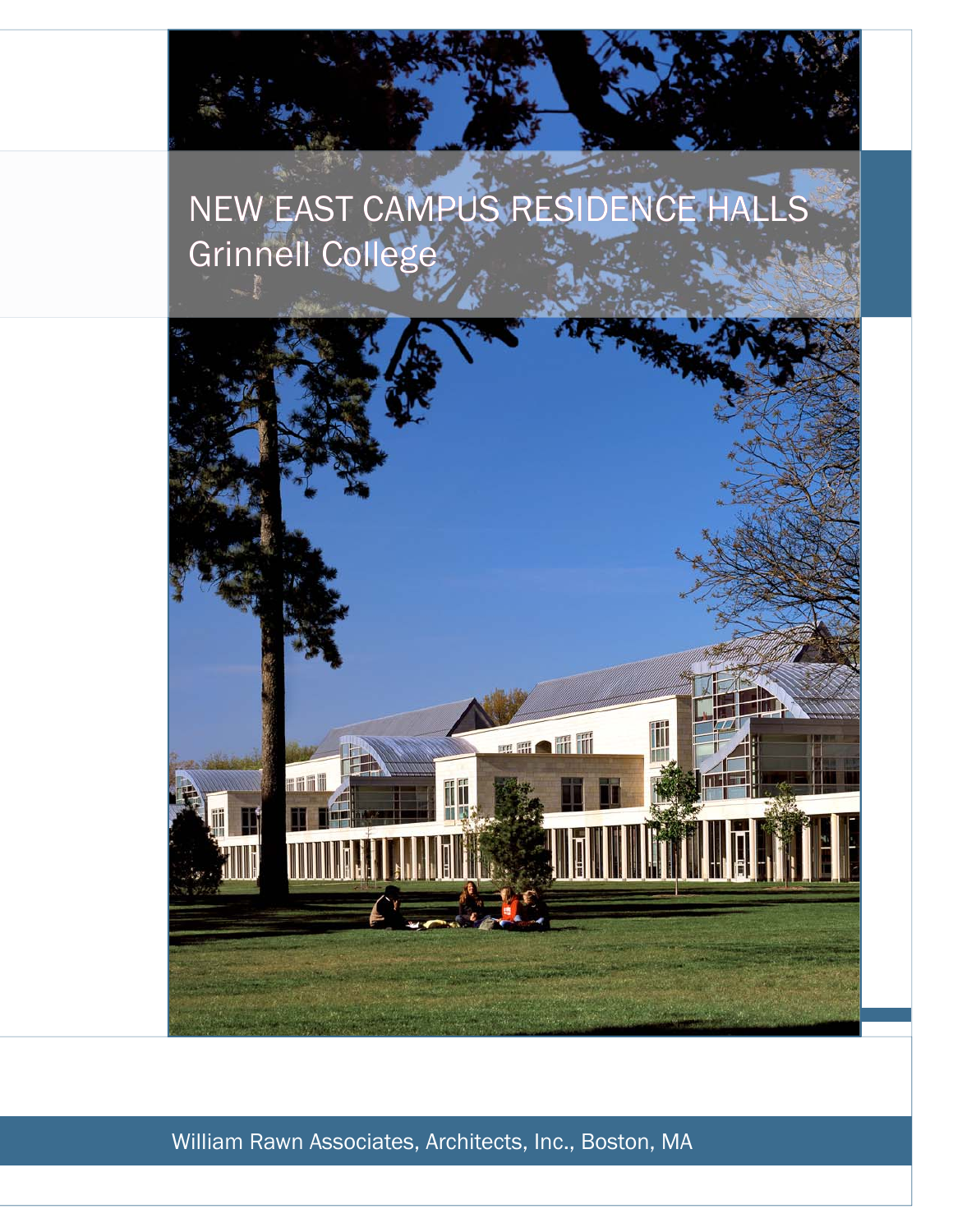## NEW EAST CAMPUS RESIDENCE HALLS Grinnell College





Site and building diagrams and plans.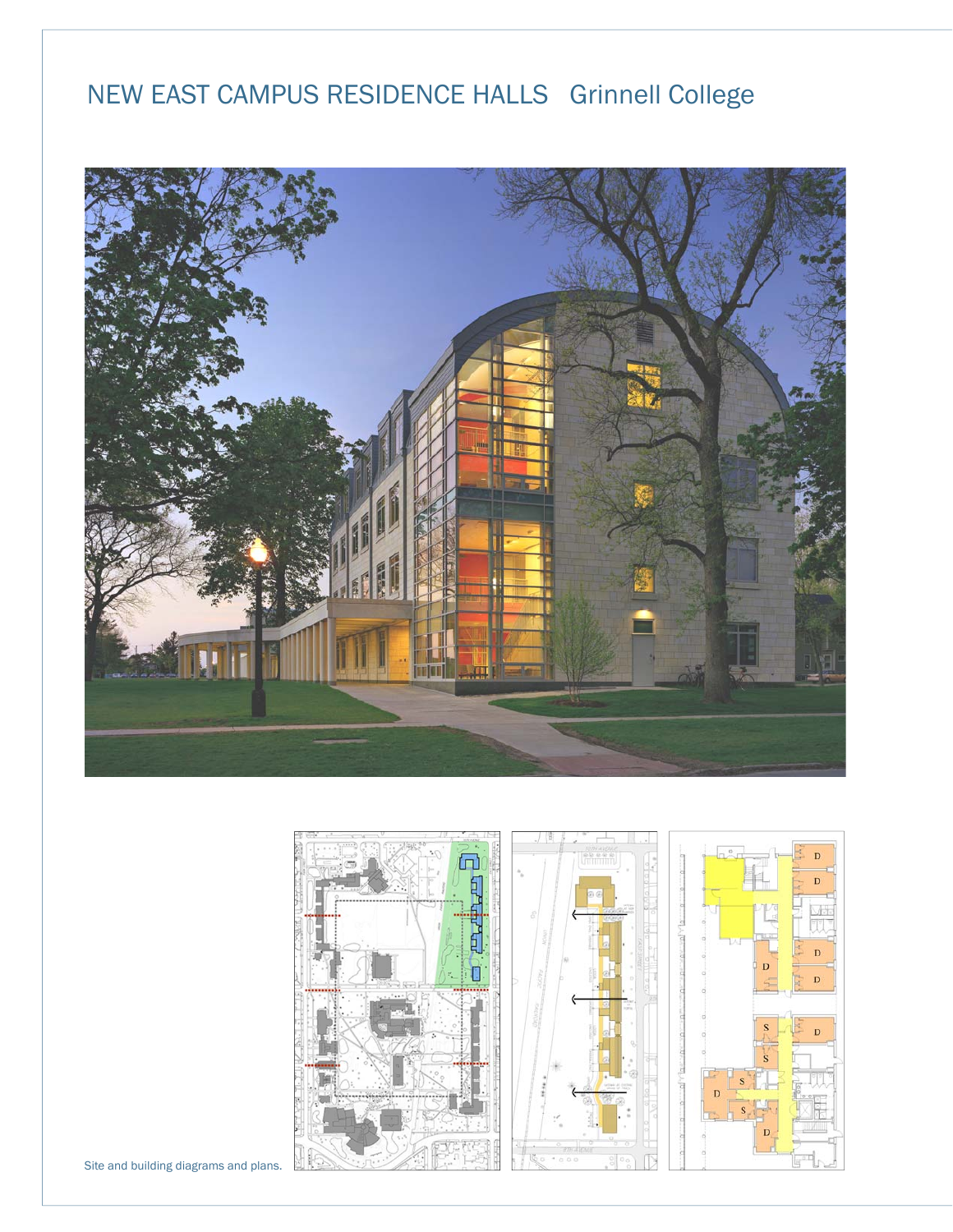Four new residence halls (106,000 s.f.) complete the historic Grinnell College campus using a contemporary interpretation of the college's traditional loggias and linear arrangement of modestly scaled "bar-like" buildings. The central-most residence hall extends connections to the surrounding town of Grinnell and encourages openness of the campus with its large two-story portal, visually linking the "9th Street Axis" with the existing campus North Tower.

- The Loggia of the East Campus symbolically connects to the loggias of North and South Campus and to the broader traditions of building at Grinnell.
- The three-story Portal is directly aligned with the Gates-Rawson Tower and with the broader axis of 9th street, creating strong connections within the campus and to the broader Grinnell community.
- The strong linear building forms symbolically connect to the patterns of linear buildings of North and South Campus and the broader traditions of residence halls at Grinnell.
- New buildings celebrate community through dramatic social spaces highlighted as special features — becoming visible beacons to the campus.
- Natural light and ventilation are emphasized as key elements in sustainable design strategies and core values of Residential Life at Grinnell.
- Courtyards, adjacent to each main social space, become an extension of campus open space and provide dedicated outdoor spaces for each hall.



Two-story portal to the campus.

Campus and Interior Photos